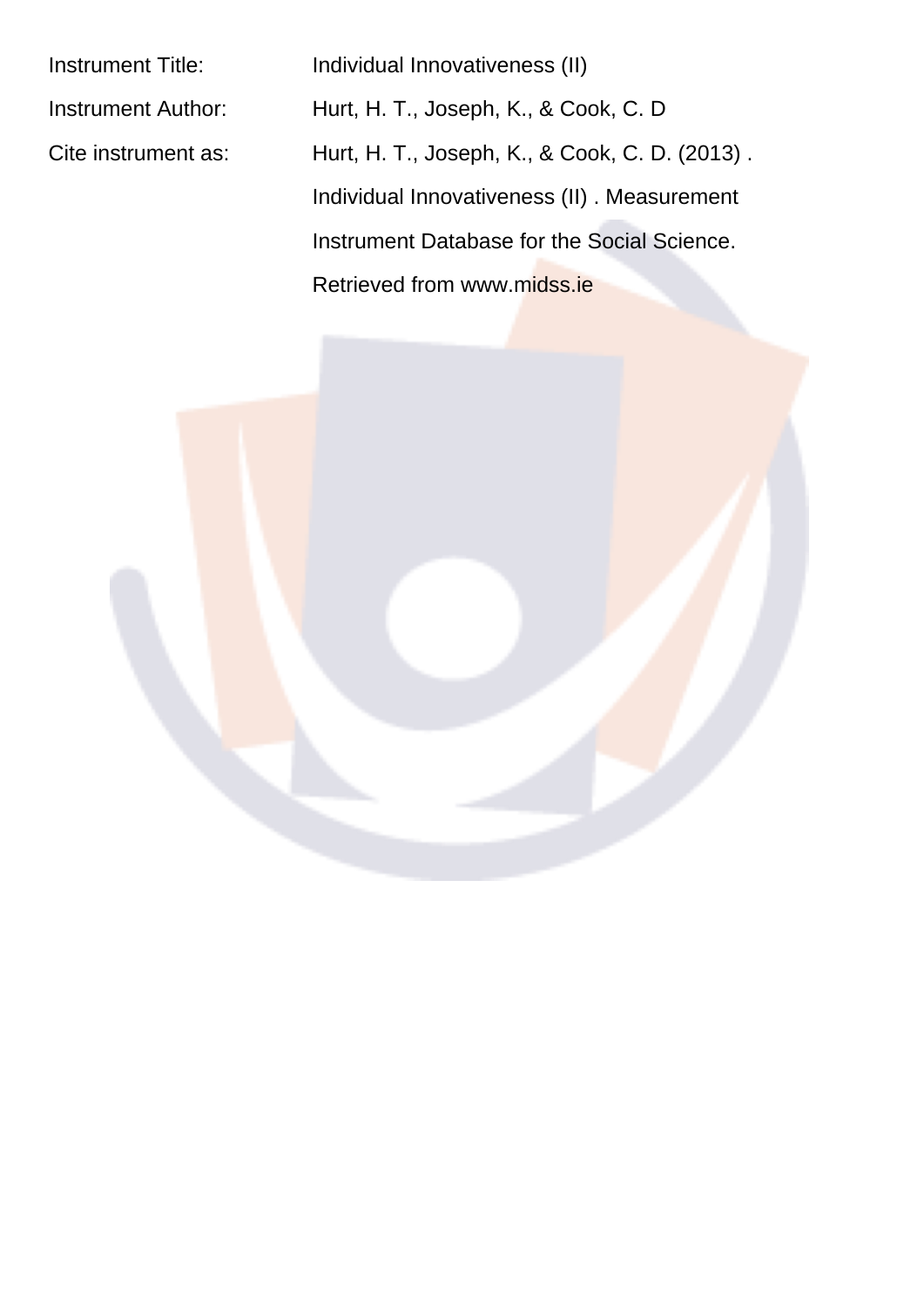**Directions:** People respond to their environment in different ways. The statements below refer to some of the ways people can respond. Please indicate the degree to which each statement applies to you by marking whether you: **Strongly Disagree**  $= 1$ ; Disagree = 2; are Neutral = 3; Agree = 4; Strongly Disagree = 5 Please work quickly, there are no right or wrong answers, just record your first impression.

1. My peers often ask me for advice or information.

2. I enjoy trying new ideas.

3. I seek out new ways to do things.

4. I am generally cautious about accepting new ideas.

5. I frequently improvise methods for solving a problem when an answer is not apparent.

6. I am suspicious of new inventions and new ways of thinking.

7. I rarely trust new ideas until I can see whether the vast majority of people around me accept them.

8. I feel that I am an influential member of my peer group.

9. I consider myself to be creative and original in my thinking and behavior.

10. I am aware that I am usually one of the last people in my group to accept something new.

11. I am an inventive kind of person.

12. I enjoy taking part in the leadership responsibilities of the group I belong to.

13. I am reluctant about adopting new ways of doing things until I see them working for people around me.

14. I find it stimulating to be original in my thinking and behavior.

15. I tend to feel that the old way of living and doing things is the best way.

16. I am challenged by ambiguities and unsolved problems.